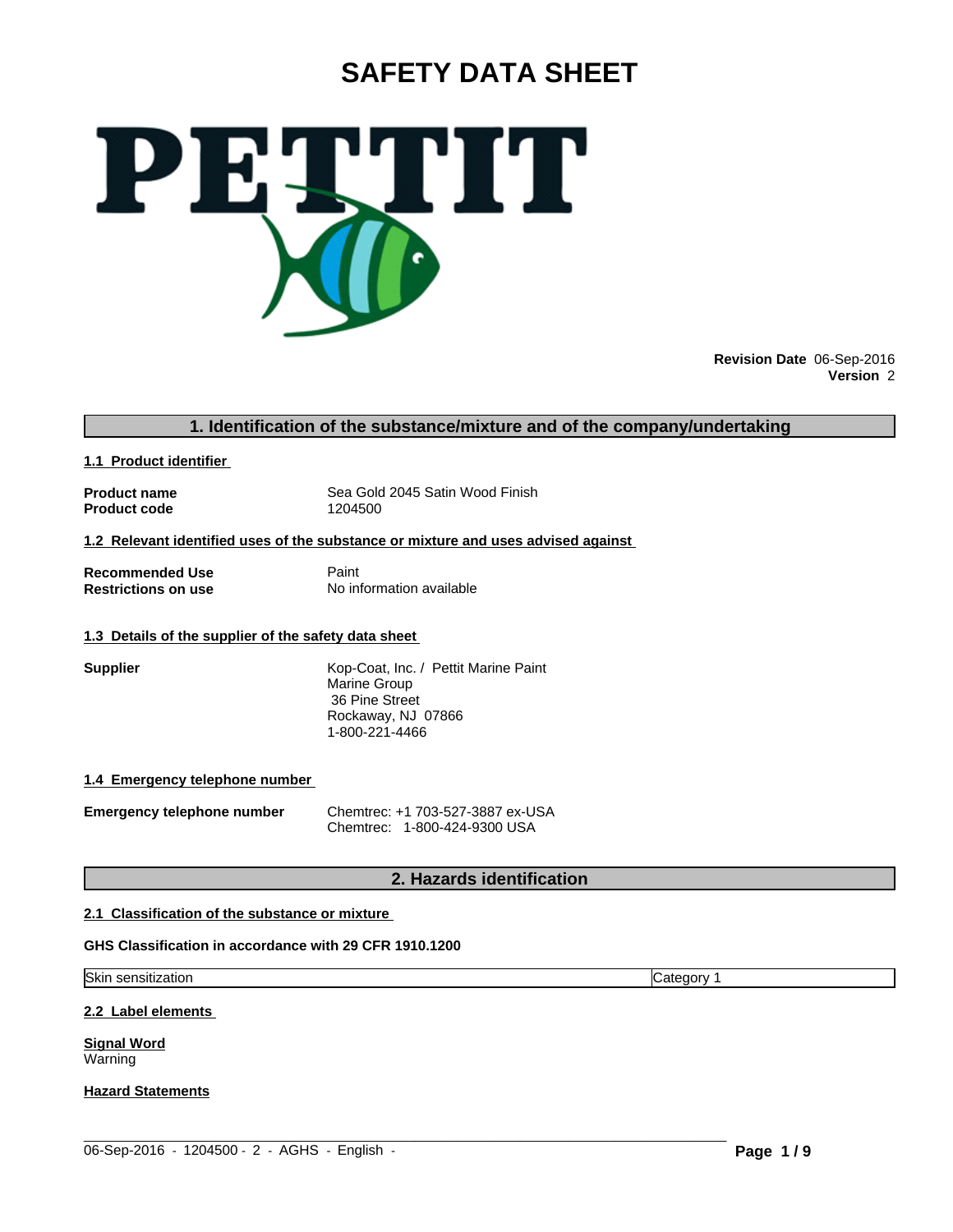May cause an allergic skin reaction



# **Precautionary Statements - Prevention**

Avoid breathing dust/fume/gas/mist/vapors/spray Contaminated work clothing should not be allowed out of the workplace Keep/Store away from clothing/ combustible materials

IF ON SKIN: Wash with plenty of water and soap If skin irritation or rash occurs: Get medical advice/attention Wash contaminated clothing before reuse

#### **Precautionary Statements - Disposal**

Dispose of contents/container to an approved waste disposal plant

# **2.3. Other Hazards Hazards not otherwise classified (HNOC)**

Not Applicable

# **2.4 Other information**

Not Applicable

**Unknown Acute Toxicity**  $\lt$  1% of the mixture consists of ingredient(s) of unknown toxicity

 $\overline{\phantom{a}}$  ,  $\overline{\phantom{a}}$  ,  $\overline{\phantom{a}}$  ,  $\overline{\phantom{a}}$  ,  $\overline{\phantom{a}}$  ,  $\overline{\phantom{a}}$  ,  $\overline{\phantom{a}}$  ,  $\overline{\phantom{a}}$  ,  $\overline{\phantom{a}}$  ,  $\overline{\phantom{a}}$  ,  $\overline{\phantom{a}}$  ,  $\overline{\phantom{a}}$  ,  $\overline{\phantom{a}}$  ,  $\overline{\phantom{a}}$  ,  $\overline{\phantom{a}}$  ,  $\overline{\phantom{a}}$ 

# **3. Composition/Information on Ingredients**

#### **Substance**

This product is a mixture. Health hazard information is based on its components. Not applicable **Mixture** 

| <b>Chemical Name</b>          | <b>CAS-No</b> | Weight % |
|-------------------------------|---------------|----------|
| Amorphous Silica              | 7631-86-9     | $ -$     |
| <b>DECANEDIOIC ACID ESTER</b> | 41556-26-7    |          |
| DECANEDIOIC ACID              | 82919-37-7    |          |

The exact percentage (concentration) of composition has been withheld as a trade secret.

# **4. First aid measures**

# **4.1 Description of first-aid measures**

| <b>General advice</b> | Show this safety data sheet to the doctor in attendance. When symptoms persist or in all<br>cases of doubt seek medical advice.                                                                                        |
|-----------------------|------------------------------------------------------------------------------------------------------------------------------------------------------------------------------------------------------------------------|
| Eye contact           | Immediately flush with plenty of water. After initial flushing, remove any contact lenses and<br>continue flushing for at least 15 minutes. Call a physician or poison control center<br>immediately.                  |
| <b>Skin contact</b>   | Wash off immediately with plenty of water for at least 15 minutes. Remove contaminated<br>clothing and shoes. Wash contaminated clothing before reuse. Call a poison control center<br>or doctor for treatment advice. |
| <b>Inhalation</b>     | Move victim to fresh air. Apply artificial respiration if victim is not breathing. Call a physician<br>or poison control center immediately.                                                                           |

 $\_$  ,  $\_$  ,  $\_$  ,  $\_$  ,  $\_$  ,  $\_$  ,  $\_$  ,  $\_$  ,  $\_$  ,  $\_$  ,  $\_$  ,  $\_$  ,  $\_$  ,  $\_$  ,  $\_$  ,  $\_$  ,  $\_$  ,  $\_$  ,  $\_$  ,  $\_$  ,  $\_$  ,  $\_$  ,  $\_$  ,  $\_$  ,  $\_$  ,  $\_$  ,  $\_$  ,  $\_$  ,  $\_$  ,  $\_$  ,  $\_$  ,  $\_$  ,  $\_$  ,  $\_$  ,  $\_$  ,  $\_$  ,  $\_$  ,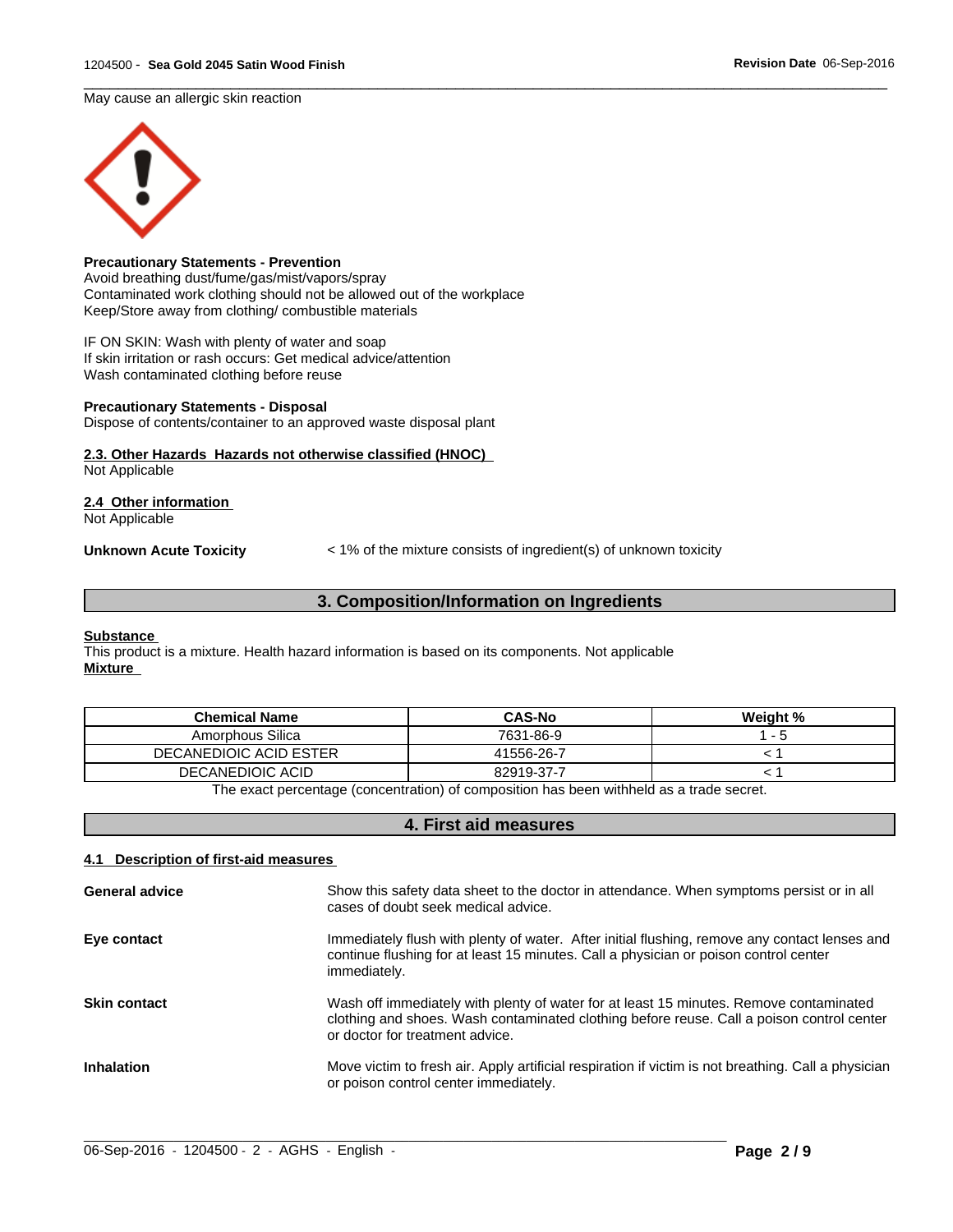| Ingestion          | Call a physician or poison control center immediately. If swallowed, DO NOT induce<br>vomiting unless directed to do so by medical personnel. Gently wipe or rinse the inside of<br>the mouth with water. Never give anything by mouth to an unconscious person. |  |
|--------------------|------------------------------------------------------------------------------------------------------------------------------------------------------------------------------------------------------------------------------------------------------------------|--|
|                    | 4.2 Most important symptoms and effects, both acute and delayed                                                                                                                                                                                                  |  |
| <b>Symptoms</b>    | See Section 2.2, Label Elements and/or Section 11, Toxicological effects.                                                                                                                                                                                        |  |
|                    | 4.3 Indication of any immediate medical attention and special treatment needed                                                                                                                                                                                   |  |
| Notes to physician | There is no specific antidote for effects from overexposure to this material. Treat<br>symptomatically.                                                                                                                                                          |  |

**5. Fire-Fighting Measures**

## **5.1 Extinguishing media**

# **Suitable extinguishing media**

Water may be used to cool and prevent the rupture of containers that are exposed to the heat from a fire. Use water spray, fog, Carbon dioxide (CO 2), foam or dry chemical.

**Unsuitable Extinguishing Media** None known based on information supplied.

#### **5.2 Special hazards arising from the substance or mixture**

#### **Special Hazard**

Thermal decomposition can lead to release of irritating gases and vapors

**Hazardous Combustion Products** Possible formation of carbon oxides, nitrogen oxides, and hazardous organic compounds.

# **Explosion Data**

**Sensitivity to Mechanical Impact** Not sensitive. **Sensitivity to Static Discharge No.** 

# **5.3 Advice for firefighters**

Evacuate personnel to safe areas. Move non-burning material, as feasible, to a safe location as soon as possible. Thoroughly decontaminate all protective equipment after use. As in any fire, wear self-contained breathing apparatus and full protective gear. Use water spray to cool fire-exposed containers.

# **6. Accidental Release Measures**

#### **6.1 Personal precautions, protective equipment and emergency procedures**

Stop leak if you can do it without risk. Refer to protective measures listed in sections 7 and 8. Avoid exceeding of the given occupational exposure limits (see section 8). Personal protection needs must be evaluated based on information provided on this sheet and the special circumstances created by the spill including; the material spilled, the quantity of the spill, the area in which the spill occurred, and the training and the expertise of employees in the area responding to the spill. Ensure adequate ventilation, especially in confined areas. Use personal protective equipment.

#### **6.2 Environmental precautions**

Prevent product from entering drains. Prevent entry into waterways, sewers, basements or confined areas. Prevent further leakage or spillage if safe to do so. See Section 12 for additional Ecological information.

#### **6.3 Methods and materials for containment and cleaning up**

| <b>Methods for Containment</b> | Absorb with earth, sand or other non-combustible material and transfer to containers for<br>later disposal. Prevent further leakage or spillage if safe to do so. |
|--------------------------------|-------------------------------------------------------------------------------------------------------------------------------------------------------------------|
| Methods for cleaning up        | Pick up and transfer to properly labeled containers. Soak up with inert absorbent material.<br>Clean contaminated surface thoroughly.                             |

 $\_$  ,  $\_$  ,  $\_$  ,  $\_$  ,  $\_$  ,  $\_$  ,  $\_$  ,  $\_$  ,  $\_$  ,  $\_$  ,  $\_$  ,  $\_$  ,  $\_$  ,  $\_$  ,  $\_$  ,  $\_$  ,  $\_$  ,  $\_$  ,  $\_$  ,  $\_$  ,  $\_$  ,  $\_$  ,  $\_$  ,  $\_$  ,  $\_$  ,  $\_$  ,  $\_$  ,  $\_$  ,  $\_$  ,  $\_$  ,  $\_$  ,  $\_$  ,  $\_$  ,  $\_$  ,  $\_$  ,  $\_$  ,  $\_$  ,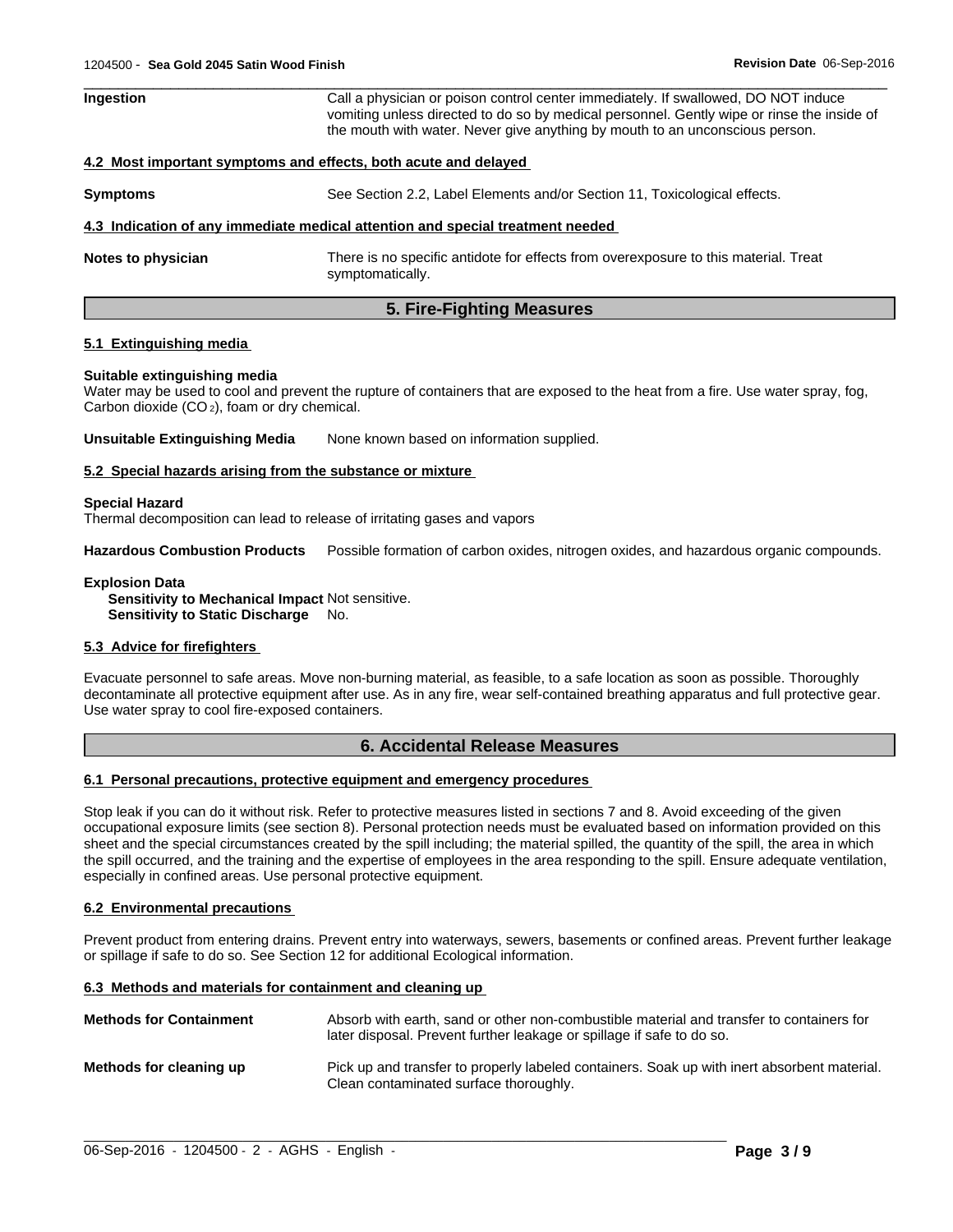# **7. Handling and storage**

 $\overline{\phantom{a}}$  ,  $\overline{\phantom{a}}$  ,  $\overline{\phantom{a}}$  ,  $\overline{\phantom{a}}$  ,  $\overline{\phantom{a}}$  ,  $\overline{\phantom{a}}$  ,  $\overline{\phantom{a}}$  ,  $\overline{\phantom{a}}$  ,  $\overline{\phantom{a}}$  ,  $\overline{\phantom{a}}$  ,  $\overline{\phantom{a}}$  ,  $\overline{\phantom{a}}$  ,  $\overline{\phantom{a}}$  ,  $\overline{\phantom{a}}$  ,  $\overline{\phantom{a}}$  ,  $\overline{\phantom{a}}$ 

# **7.1 Precautions for safe handling**

| Advice on safe handling                                          | Ensure adequate ventilation. Handle in accordance with good industrial hygiene and safety<br>practice. Avoid contact with skin, eyes and clothing. Do not eat, drink or smoke when using<br>this product. Use according to package label instructions. Empty containers may retain<br>product residue or vapor. Wash thoroughly after handling. Wash hands before breaks and<br>immediately after handling the product. Remove and wash contaminated clothing before<br>re-use. |
|------------------------------------------------------------------|---------------------------------------------------------------------------------------------------------------------------------------------------------------------------------------------------------------------------------------------------------------------------------------------------------------------------------------------------------------------------------------------------------------------------------------------------------------------------------|
| <b>Hygiene measures</b>                                          | Remove and wash contaminated clothing before re-use. Do not eat, drink or smoke when<br>using this product. Wash hands before breaks and immediately after handling the product.<br>Handle in accordance with good industrial hygiene and safety practice.                                                                                                                                                                                                                      |
| 7.2 Conditions for safe storage, including any incompatibilities |                                                                                                                                                                                                                                                                                                                                                                                                                                                                                 |
| <b>Storage Conditions</b>                                        | Keep container tightly closed in a dry and well-ventilated place. Keep in properly labeled<br>containers. Keep away from food, drink and animal feedingstuffs. Keep from freezing.                                                                                                                                                                                                                                                                                              |
| <b>Materials to Avoid</b>                                        | No materials to be especially mentioned.                                                                                                                                                                                                                                                                                                                                                                                                                                        |

# **8. Exposure controls/personal protection**

# **8.1 Exposure Guidelines**

| <b>Chemical Name</b>          | <b>ACGIH TLV</b> | <b>OSHA PEL</b>                                         | <b>British Columbia</b> | Alberta | Quebec | <b>Ontario TWAEV</b> |
|-------------------------------|------------------|---------------------------------------------------------|-------------------------|---------|--------|----------------------|
| Amorphous Silica<br>7631-86-9 |                  | TWA: 20 mppcf<br>(80)/(% SiO2)<br>ma/m <sup>3</sup> TWA |                         |         |        |                      |

## **8.2 Appropriate engineering controls**

**Engineering Measures** Ensure adequate ventilation, especially in confined areas. Where reasonably practicable this should be achieved by the use of local exhaust ventilation and good general extraction.

# **8.3 Individual protection measures, such as personal protective equipment**

| <b>Eye/Face Protection</b>    | Safety glasses with side-shields.                                                                                           |
|-------------------------------|-----------------------------------------------------------------------------------------------------------------------------|
| Skin and body protection      | Remove and wash contaminated clothing before re-use. Wear protective gloves/ protective<br>clothing.                        |
| <b>Respiratory protection</b> | If exposure limits are exceeded or irritation is experienced, NIOSH/MSHA approved<br>respiratory protection should be worn. |
| <b>Hygiene measures</b>       | See section 7 for more information                                                                                          |

 $\_$  ,  $\_$  ,  $\_$  ,  $\_$  ,  $\_$  ,  $\_$  ,  $\_$  ,  $\_$  ,  $\_$  ,  $\_$  ,  $\_$  ,  $\_$  ,  $\_$  ,  $\_$  ,  $\_$  ,  $\_$  ,  $\_$  ,  $\_$  ,  $\_$  ,  $\_$  ,  $\_$  ,  $\_$  ,  $\_$  ,  $\_$  ,  $\_$  ,  $\_$  ,  $\_$  ,  $\_$  ,  $\_$  ,  $\_$  ,  $\_$  ,  $\_$  ,  $\_$  ,  $\_$  ,  $\_$  ,  $\_$  ,  $\_$  ,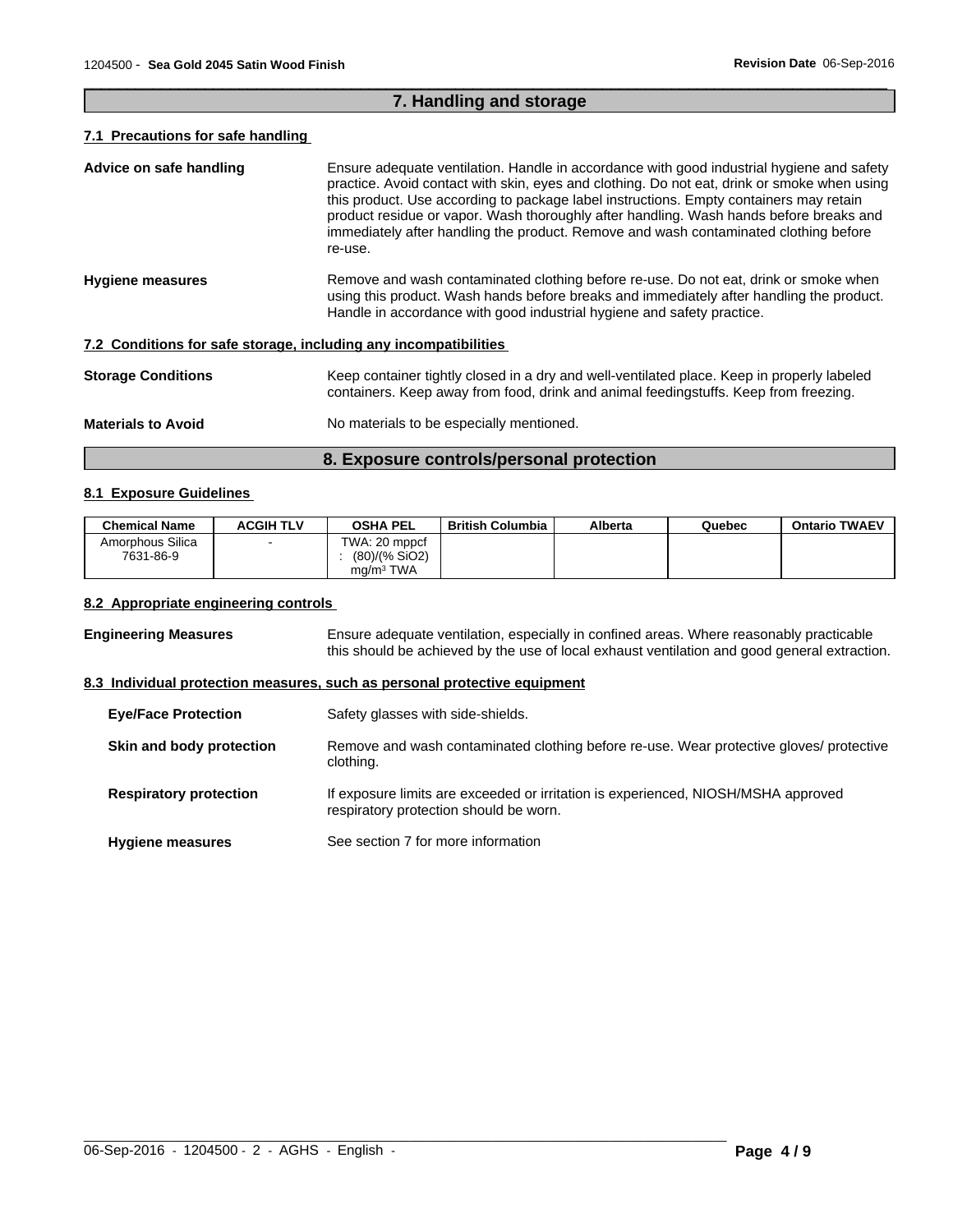# **9. Physical and chemical properties**

 $\overline{\phantom{a}}$  ,  $\overline{\phantom{a}}$  ,  $\overline{\phantom{a}}$  ,  $\overline{\phantom{a}}$  ,  $\overline{\phantom{a}}$  ,  $\overline{\phantom{a}}$  ,  $\overline{\phantom{a}}$  ,  $\overline{\phantom{a}}$  ,  $\overline{\phantom{a}}$  ,  $\overline{\phantom{a}}$  ,  $\overline{\phantom{a}}$  ,  $\overline{\phantom{a}}$  ,  $\overline{\phantom{a}}$  ,  $\overline{\phantom{a}}$  ,  $\overline{\phantom{a}}$  ,  $\overline{\phantom{a}}$ 

| o.i mnormation on pasio privologi and chemical properties |                          |                          |
|-----------------------------------------------------------|--------------------------|--------------------------|
| <b>Physical state</b>                                     | Liquid                   |                          |
| Appearance                                                | Viscous liquid           |                          |
| <b>Color</b>                                              | <b>Brown</b>             |                          |
| Odor                                                      | Mild amine               |                          |
| <b>Odor Threshold</b>                                     | No information available |                          |
| <b>Property</b>                                           | <b>Values</b>            | <b>Remarks • Methods</b> |
| рH                                                        | $7.5 - 8.5$              |                          |
| <b>Melting/freezing point</b>                             |                          | No information available |
| Boiling point/boiling range                               |                          | No information available |
| <b>Flash Point</b>                                        | > 100 °C / > 212 °F      |                          |
| <b>Evaporation rate</b>                                   |                          | No information available |
| Flammability (solid, gas)                                 |                          | No information available |
| <b>Flammability Limits in Air</b>                         |                          |                          |
| upper flammability limit                                  |                          | No information available |
| lower flammability limit                                  |                          | No information available |
| Vapor pressure                                            |                          | No information available |
| <b>Vapor density</b>                                      |                          | No information available |
| <b>Specific Gravity</b>                                   | 1.019                    |                          |
| <b>Water solubility</b>                                   | dispersible              |                          |
| Solubility in other solvents                              |                          | No information available |
| <b>Partition coefficient</b>                              |                          | No information available |
| <b>Autoignition temperature</b>                           |                          | No information available |
| <b>Decomposition temperature</b>                          |                          | No information available |
| <b>Viscosity, kinematic</b>                               | $> 22$ mm $2/s$          |                          |
| Viscosity, dynamic                                        |                          | No information available |
| <b>Explosive properties</b>                               |                          | No information available |
| <b>Oxidizing Properties</b>                               |                          | No information available |
| 9.2 Other information                                     |                          |                          |
| Volatile organic compounds (VOC)<br>content               | 125 g/L                  |                          |

# **9.1 Information on basic physical and chemical properties**

**Density** 8.49 lb/gal

# **10. Stability and Reactivity**

 $\_$  ,  $\_$  ,  $\_$  ,  $\_$  ,  $\_$  ,  $\_$  ,  $\_$  ,  $\_$  ,  $\_$  ,  $\_$  ,  $\_$  ,  $\_$  ,  $\_$  ,  $\_$  ,  $\_$  ,  $\_$  ,  $\_$  ,  $\_$  ,  $\_$  ,  $\_$  ,  $\_$  ,  $\_$  ,  $\_$  ,  $\_$  ,  $\_$  ,  $\_$  ,  $\_$  ,  $\_$  ,  $\_$  ,  $\_$  ,  $\_$  ,  $\_$  ,  $\_$  ,  $\_$  ,  $\_$  ,  $\_$  ,  $\_$  ,

# **10.1 Reactivity**

No dangerous reaction known under conditions of normal use

# **10.2 Chemical stability**

Stable under normal conditions

# **10.3 Possibility of hazardous reactions**

None under normal processing.

#### **10.4 Conditions to Avoid**

No information available.

# **10.5 Incompatible Materials**

No materials to be especially mentioned.

# **10.6 Hazardous Decomposition Products**

Thermal decomposition can lead to release of irritating gases and vapors.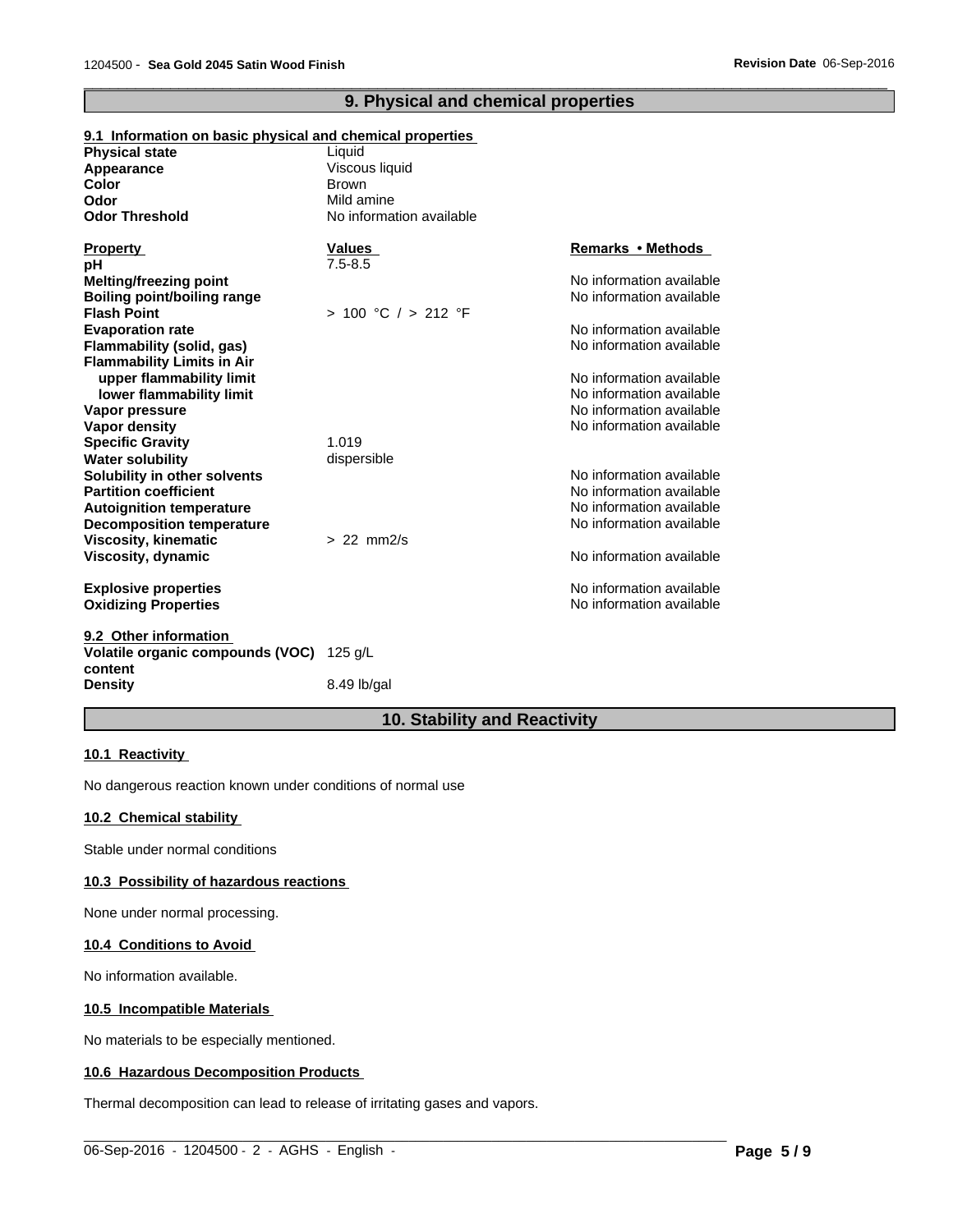# **11. Toxicological information**

 $\overline{\phantom{a}}$  ,  $\overline{\phantom{a}}$  ,  $\overline{\phantom{a}}$  ,  $\overline{\phantom{a}}$  ,  $\overline{\phantom{a}}$  ,  $\overline{\phantom{a}}$  ,  $\overline{\phantom{a}}$  ,  $\overline{\phantom{a}}$  ,  $\overline{\phantom{a}}$  ,  $\overline{\phantom{a}}$  ,  $\overline{\phantom{a}}$  ,  $\overline{\phantom{a}}$  ,  $\overline{\phantom{a}}$  ,  $\overline{\phantom{a}}$  ,  $\overline{\phantom{a}}$  ,  $\overline{\phantom{a}}$ 

# **11.1 Acute toxicity**

# **Numerical measures of toxicity: Product Information**

# **The following values are calculated based on chapter 3.1 of the GHS document**

**Unknown Acute Toxicity**  $\langle 1\%$  of the mixture consists of ingredient(s) of unknown toxicity

#### **Numerical measures of toxicity: Component Information**

| <b>Chemical Name</b>                 | LD50 Oral        | ∟D50 Dermal             | <b>LC50 Inhalation</b> |
|--------------------------------------|------------------|-------------------------|------------------------|
| Amorphous Silica<br>7631-86-9        | 5000 mg/kg (Rat) | $>$ 2000 mg/kg (Rabbit) | > 2.2 mg/L (Rat) 1 h   |
| DECANEDIOIC ACID ESTER<br>41556-26-7 | 2615 mg/kg (Rat) |                         |                        |

 $\_$  ,  $\_$  ,  $\_$  ,  $\_$  ,  $\_$  ,  $\_$  ,  $\_$  ,  $\_$  ,  $\_$  ,  $\_$  ,  $\_$  ,  $\_$  ,  $\_$  ,  $\_$  ,  $\_$  ,  $\_$  ,  $\_$  ,  $\_$  ,  $\_$  ,  $\_$  ,  $\_$  ,  $\_$  ,  $\_$  ,  $\_$  ,  $\_$  ,  $\_$  ,  $\_$  ,  $\_$  ,  $\_$  ,  $\_$  ,  $\_$  ,  $\_$  ,  $\_$  ,  $\_$  ,  $\_$  ,  $\_$  ,  $\_$  ,

# **11.2 Information on toxicological effects**

#### **Skin corrosion/irritation**

Product Information • No information available Component Information • No information available

# **Serious eye damage/eye irritation**

Product Information • No information available Component Information • No information available

#### **Respiratory or skin sensitization**

Product Information • No information available Component Information • No information available

# **Germ cell mutagenicity**

Product Information • No information available Component Information • No information available

#### **Carcinogenicity**

Product Information • No information available Component Information • No information available

# **Reproductive toxicity**

Product Information • No information available Component Information • No information available

**STOT - single exposure**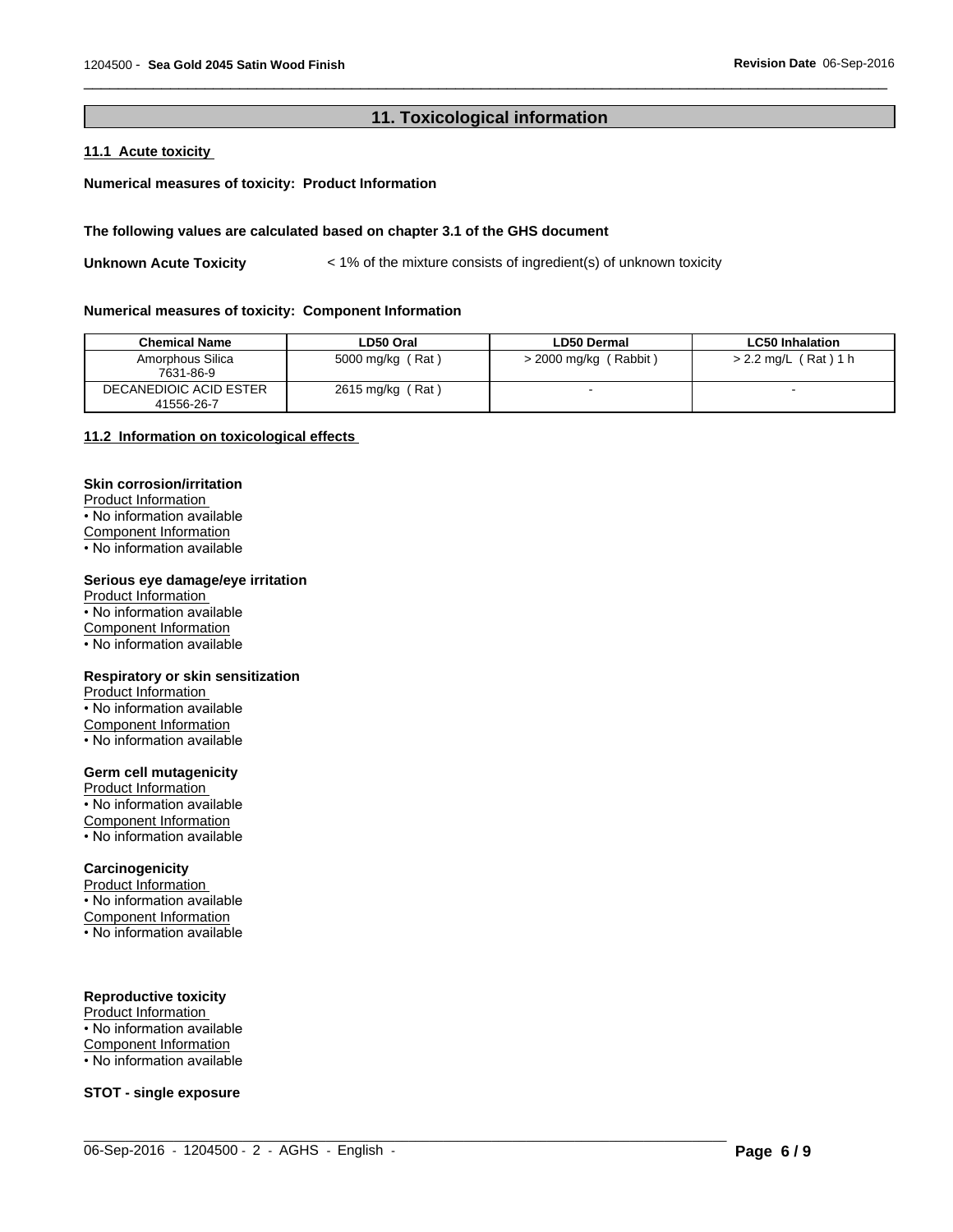$\overline{\phantom{a}}$  ,  $\overline{\phantom{a}}$  ,  $\overline{\phantom{a}}$  ,  $\overline{\phantom{a}}$  ,  $\overline{\phantom{a}}$  ,  $\overline{\phantom{a}}$  ,  $\overline{\phantom{a}}$  ,  $\overline{\phantom{a}}$  ,  $\overline{\phantom{a}}$  ,  $\overline{\phantom{a}}$  ,  $\overline{\phantom{a}}$  ,  $\overline{\phantom{a}}$  ,  $\overline{\phantom{a}}$  ,  $\overline{\phantom{a}}$  ,  $\overline{\phantom{a}}$  ,  $\overline{\phantom{a}}$ No information available

# **STOT - repeated exposure**

• No information available

# **Other adverse effects**

Product Information • No information available Component Information • No information available

# **Aspiration hazard**

Product Information

• No information available

Component Information

 $\cdot$  No information available

# **12. Ecological information**

# **12.1 Toxicity**

**Ecotoxicity No information available** 

1.16699 % of the mixture consists of components(s) of unknown hazards to the aquatic environment

## **Ecotoxicity effects**

| <b>Chemical Name</b>                 | <b>Toxicity to algae</b>                               | <b>Toxicity to fish</b>                            | Toxicity to daphnia and other<br>aquatic invertebrates |  |
|--------------------------------------|--------------------------------------------------------|----------------------------------------------------|--------------------------------------------------------|--|
| Amorphous Silica<br>7631-86-9        | EC50: 72 h Pseudokirchneriella<br>subcapitata 440 mg/L | LC50: 96 h Brachydanio rerio 5000 l<br>mg/L static | EC50: 48 h Ceriodaphnia dubia<br>7600 ma/L             |  |
| DECANEDIOIC ACID ESTER<br>41556-26-7 |                                                        | LC50: 96 h Lepomis macrochirus<br>0.97 mg/L static |                                                        |  |

# **12.2 Persistence and degradability**

No information available.

# **12.3 Bioaccumulative potential**

Discharge into the environment must be avoided

| <b>Chemical Name</b>        | Pow<br>log                          |
|-----------------------------|-------------------------------------|
| CANEDIOIC ACID ESTER<br>DE( | $\sim$ $\sim$ $\sim$<br><b>U.JI</b> |
| 41556-26-7<br>___           |                                     |

#### **12.4 Mobility in soil**

No information available.

# **12.5 Other adverse effects**

No information available

# **13. Disposal Considerations**

# **13.1 Waste treatment methods**

Disposal should be in accordance with applicable regional, national and local laws and regulations.

# **14. Transport Information**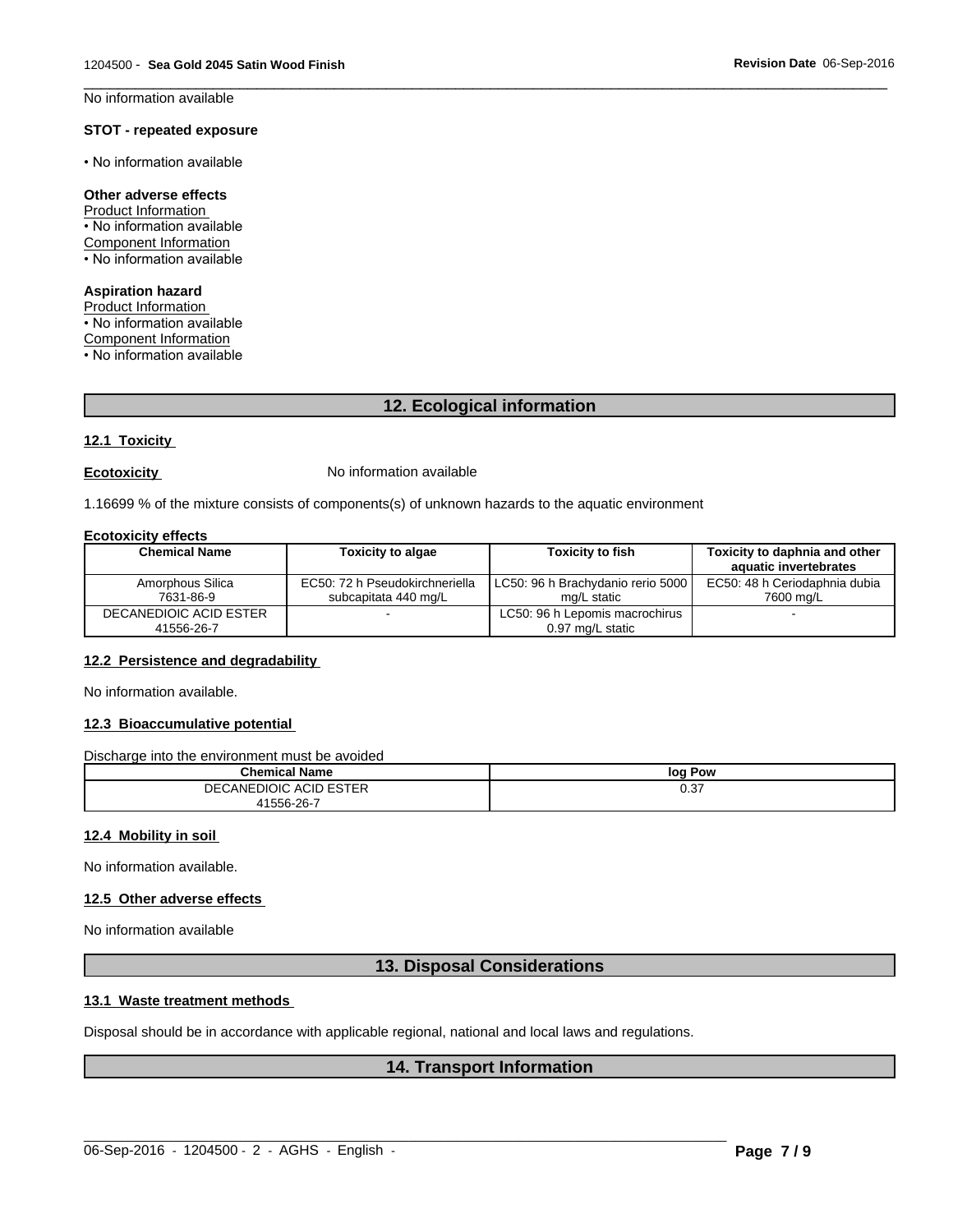| <b>DOT</b>  | Not regulated     |
|-------------|-------------------|
| <b>MEX</b>  | no data available |
| <b>IMDG</b> | Not regulated     |
| <b>IATA</b> | Not regulated     |

# **15. Regulatory information**

# **15.1 International Inventories**

| <b>TSCA</b>          | Complies                 |
|----------------------|--------------------------|
| <b>DSL</b>           | $\overline{\phantom{0}}$ |
| <b>EINECS/ELINCS</b> | -                        |
| <b>ENCS</b>          |                          |
| <b>IECSC</b>         | -                        |
| <b>KECL</b>          |                          |
| <b>PICCS</b>         | $\overline{\phantom{0}}$ |
| <b>AICS</b>          |                          |
| <b>NZIoC</b>         |                          |

**TSCA** - United States Toxic Substances Control Act Section 8(b) Inventory

**DSL** - Canadian Domestic Substances List

**EINECS/ELINCS** - European Inventory of Existing Chemical Substances/European List of Notified Chemical Substances

**PICCS** - Philippines Inventory of Chemicals and Chemical Substances

**ENCS** - Japan Existing and New Chemical Substances

**IECSC** - China Inventory of Existing Chemical Substances

**KECL** - Korean Existing and Evaluated Chemical Substances

**PICCS** - Philippines Inventory of Chemicals and Chemical Substances

**AICS** - Australian Inventory of Chemical Substances

**NZIoC** - New Zealand Inventory of Chemicals

# **15.2 U.S. Federal Regulations**

#### **SARA 313**

Section 313 of Title III of the Superfund Amendments and Reauthorization Act of 1986 (SARA). This product does not contain any chemicals which are subject to the reporting requirements of the Act and Title 40 of the Code of Federal Regulations, Part 372

#### **15.3 Pesticide Information**

Not applicable

#### **15.4 U.S. State Regulations**

#### **California Proposition 65**

This product does not contain any Proposition 65 chemicals

| <b>16. Other information</b> |                                                                                                         |                       |                          |                                           |
|------------------------------|---------------------------------------------------------------------------------------------------------|-----------------------|--------------------------|-------------------------------------------|
| <b>NFPA</b>                  | <b>Health Hazard 2</b>                                                                                  | <b>Flammability 1</b> | Instability 0            | <b>Physical and chemical</b><br>hazards - |
| <b>HMIS</b>                  | <b>Health Hazard 2</b>                                                                                  | <b>Flammability 1</b> | <b>Physical Hazard 0</b> | Personal protection X                     |
| Legend:<br>Ceiling (C)       | ACGIH (American Conference of Governmental Industrial Hygienists)<br>DOT (Department of Transportation) |                       |                          |                                           |

*DOT (Department of Transportation) EPA (Environmental Protection Agency)*

*IARC (International Agency for Research on Cancer)*

*International Air Transport Association (IATA)*